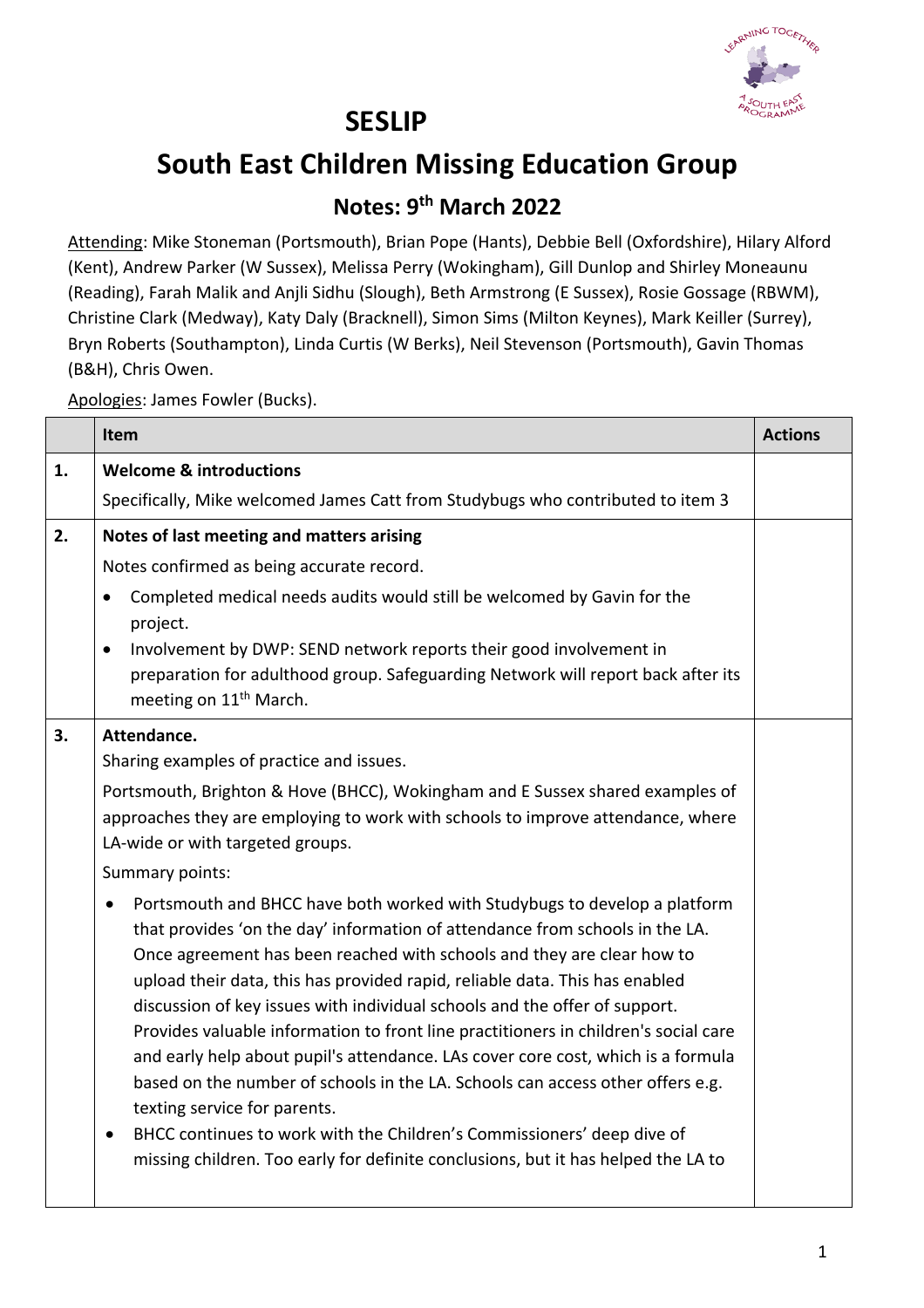

|    | Item                                                                                                                                                                                                                                                                                                                                                                                                                                                                                                                                                                                                                                                                                                                                                                                                                                                                                                                                                                                                                                                                                                                                                                                                                                                                                                                                                                                                                                                                                                                                                                                                                                                                                                                                                                                 | <b>Actions</b> |
|----|--------------------------------------------------------------------------------------------------------------------------------------------------------------------------------------------------------------------------------------------------------------------------------------------------------------------------------------------------------------------------------------------------------------------------------------------------------------------------------------------------------------------------------------------------------------------------------------------------------------------------------------------------------------------------------------------------------------------------------------------------------------------------------------------------------------------------------------------------------------------------------------------------------------------------------------------------------------------------------------------------------------------------------------------------------------------------------------------------------------------------------------------------------------------------------------------------------------------------------------------------------------------------------------------------------------------------------------------------------------------------------------------------------------------------------------------------------------------------------------------------------------------------------------------------------------------------------------------------------------------------------------------------------------------------------------------------------------------------------------------------------------------------------------|----------------|
|    | have better information about other services working with target families, such<br>as the youth service and voluntary orgs.<br>A programme of work with gypsy, roma and traveller (GRT) communities<br>(Wokingham) has prepared a programme for the year and includes engagement<br>with communities, curriculum activities to better understand GRT culture and<br>heritage and active monitoring of data.<br>Emotionally-based School Avoidance programme (East Sussex): building on work<br>from other LAs, the LA has engaged schools and planned approaches with their<br>public health teams. Approaches that promote more support for pupils with<br>autism and anxiety, together with training for key school staff.<br>Measures that give evidence of impact and progress is a challenge.<br>$\bullet$<br>For LAs that wish to follow-up with Studybugs, contact details are: James Catt,<br>$\bullet$<br>james@studybugs.com, 07856 868999.<br>In summary there is a post-pandemic attendance challenge, but primarily among<br>$\bullet$<br>more disadvantaged groups and families with poor attendance prior to covid-19.<br>Action: summary points to be fed back to AD Education Network.<br>Live / rapid attendance data can have a positive impact when combined<br>$\circ$<br>with internal systems to enable sharing with teams working with the<br>family such as early help and social care.<br>Targeted work that includes whole school approaches and cross-LA<br>$\circ$<br>systems are best placed to make a difference. Community champions can<br>be key, especially with GRT communities.<br>Flexischool approaches: Ofsted is taking a firm line on arrangements<br>$\circ$<br>agreed by headteachers. It is viewed as a version of reduced timetabling. | <b>MS</b>      |
| 4. | LA staffing levels for CME<br>Request was circulated to estimate comparable staffing levels on the basis of 'FTE<br>per 10,000 pupils'.<br>LAs either shared data at the meeting or in advance.<br>Action: Chris to summarise shared estimates.<br>If Bracknell, E Sussex, Hants & IoW, Medway, Slough, W Berks and W Sussex send<br>their estimates to Chris these can be added to the summary.                                                                                                                                                                                                                                                                                                                                                                                                                                                                                                                                                                                                                                                                                                                                                                                                                                                                                                                                                                                                                                                                                                                                                                                                                                                                                                                                                                                     | CO             |
| 5. | <b>BBB EHE Parents project</b><br>Smaller research project approved by the AD Network. Seeking consultants<br>or university researchers who would work with us<br>Action: MS, BP and CO to approach contacts we know. Other possible consultants:<br>please email details to Chris ASAP.                                                                                                                                                                                                                                                                                                                                                                                                                                                                                                                                                                                                                                                                                                                                                                                                                                                                                                                                                                                                                                                                                                                                                                                                                                                                                                                                                                                                                                                                                             | CO/MS/BP       |